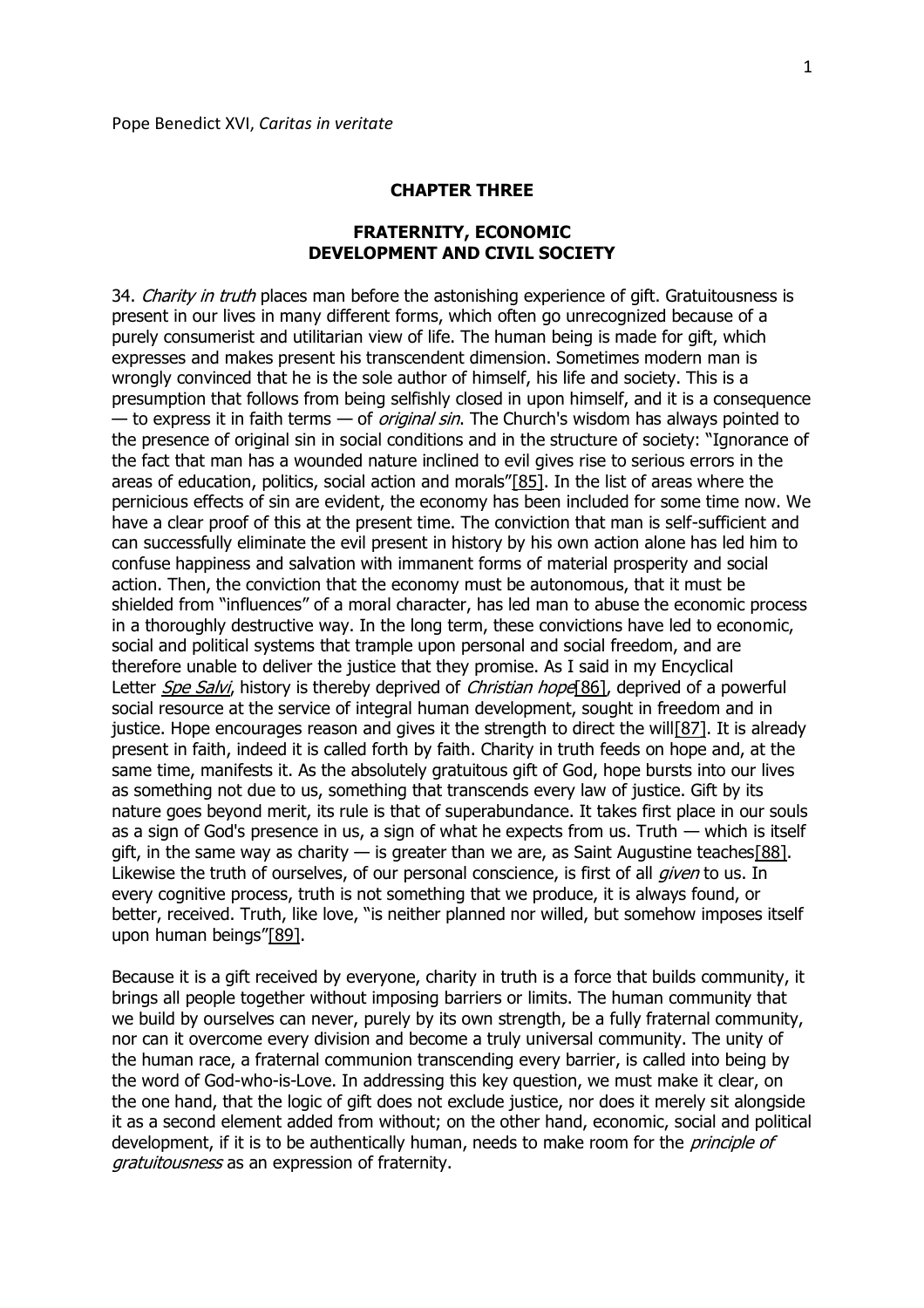35. In a climate of mutual trust, the *market* is the economic institution that permits encounter between persons, inasmuch as they are economic subjects who make use of contracts to regulate their relations as they exchange goods and services of equivalent value between them, in order to satisfy their needs and desires. The market is subject to the principles of so-called *commutative justice*, which regulates the relations of giving and receiving between parties to a transaction. But the social doctrine of the Church has unceasingly highlighted the importance of *distributive justice* and *social justice* for the market economy, not only because it belongs within a broader social and political context, but also because of the wider network of relations within which it operates. In fact, if the market is governed solely by the principle of the equivalence in value of exchanged goods, it cannot produce the social cohesion that it requires in order to function well. Without internal forms of solidarity and mutual trust, the market cannot completely fulfil its proper economic function. And today it is this trust which has ceased to exist, and the loss of trust is a grave loss. It was timely when Paul VI in *[Populorum Progressio](http://www.vatican.va/content/paul-vi/en/encyclicals/documents/hf_p-vi_enc_26031967_populorum.html)* insisted that the economic system itself would benefit from the wide-ranging practice of justice, inasmuch as the first to gain from the development of poor countries would be rich one[s\[90\].](http://www.vatican.va/content/benedict-xvi/en/encyclicals/documents/hf_ben-xvi_enc_20090629_caritas-in-veritate.html#_edn90) According to the Pope, it was not just a matter of correcting dysfunctions through assistance. The poor are not to be considered a "burden"[\[91\],](http://www.vatican.va/content/benedict-xvi/en/encyclicals/documents/hf_ben-xvi_enc_20090629_caritas-in-veritate.html#_edn91) but a resource, even from the purely economic point of view. It is nevertheless erroneous to hold that the market economy has an inbuilt need for a quota of poverty and underdevelopment in order to function at its best. It is in the interests of the market to promote emancipation, but in order to do so effectively, it cannot rely only on itself, because it is not able to produce by itself something that lies outside its competence. It must draw its moral energies from other subjects that are capable of generating them.

36. Economic activity cannot solve all social problems through the simple application of commercial logic. This needs to bedirected towards the pursuit of the common good, for which the political community in particular must also take responsibility. Therefore, it must be borne in mind that grave imbalances are produced when economic action, conceived merely as an engine for wealth creation, is detached from political action, conceived as a means for pursuing justice through redistribution.

The Church has always held that economic action is not to be regarded as something opposed to society. In and of itself, the market is not, and must not become, the place where the strong subdue the weak. Society does not have to protect itself from the market, as if the development of the latter were *ipso facto* to entail the death of authentically human relations. Admittedly, the market can be a negative force, not because it is so by nature, but because a certain ideology can make it so. It must be remembered that the market does not exist in the pure state. It is shaped by the cultural configurations which define it and give it direction. Economy and finance, as instruments, can be used badly when those at the helm are motivated by purely selfish ends. Instruments that are good in themselves can thereby be transformed into harmful ones. But it is man's darkened reason that produces these consequences, not the instrument *per se*. Therefore it is not the instrument that must be called to account, but individuals, their moral conscience and their personal and social responsibility.

The Church's social doctrine holds that authentically human social relationships of friendship, solidarity and reciprocity can also be conducted within economic activity, and not only outside it or "after" it. The economic sphere is neither ethically neutral, nor inherently inhuman and opposed to society. It is part and parcel of human activity and precisely because it is human, it must be structured and governed in an ethical manner.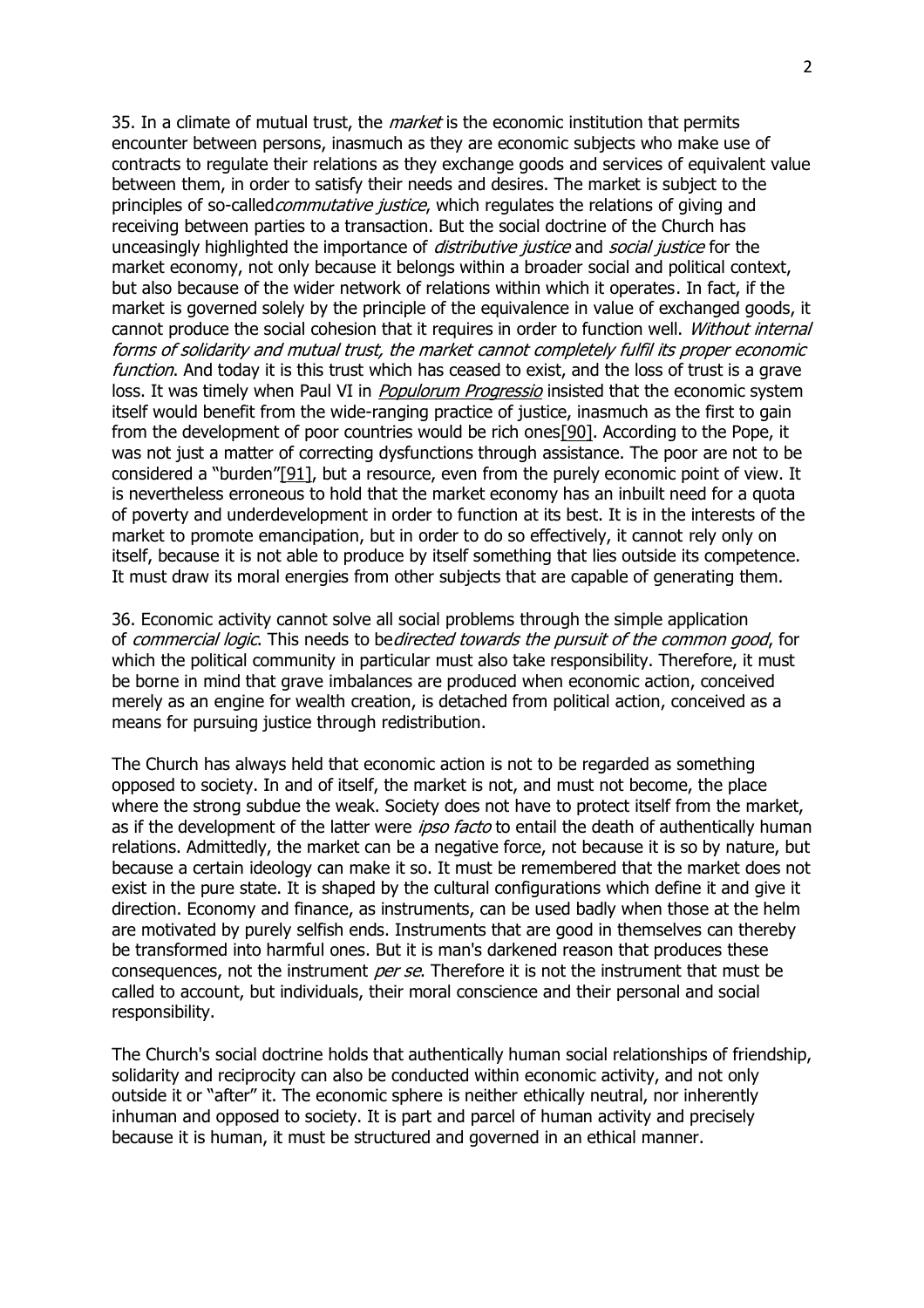The great challenge before us, accentuated by the problems of development in this global era and made even more urgent by the economic and financial crisis, is to demonstrate, in thinking and behaviour, not only that traditional principles of social ethics like transparency, honesty and responsibility cannot be ignored or attenuated, but also that in *commercial* relationships the principle of gratuitousness and the logic of gift as an expression of fraternity can and must *find their place within normal economic activity*. This is a human demand at the present time, but it is also demanded by economic logic. It is a demand both of charity and of truth.

37. The Church's social doctrine has always maintained that *justice must be applied to every* phase of economic activity, because this is always concerned with man and his needs. Locating resources, financing, production, consumption and all the other phases in the economic cycle inevitably have moral implications. Thus every economic decision has a moral consequence. The social sciences and the direction taken by the contemporary economy point to the same conclusion. Perhaps at one time it was conceivable that first the creation of wealth could be entrusted to the economy, and then the task of distributing it could be assigned to politics. Today that would be more difficult, given that economic activity is no longer circumscribed within territorial limits, while the authority of governments continues to be principally local. Hence the canons of justice must be respected from the outset, as the economic process unfolds, and not just afterwards or incidentally. Space also needs to be created within the market for economic activity carried out by subjects who freely choose to act according to principles other than those of pure profit, without sacrificing the production of economic value in the process. The many economic entities that draw their origin from religious and lay initiatives demonstrate that this is concretely possible.

In the global era, the economy is influenced by competitive models tied to cultures that differ greatly among themselves. The different forms of economic enterprise to which they give rise find their main point of encounter in commutative justice. *Economic* life undoubtedly requires *contracts*, in order to requlate relations of exchange between goods of equivalent value. But it also needs just laws and forms of redistribution governed by politics, and what is more, it needs works redolent of the *spirit of gift*. The economy in the global era seems to privilege the former logic, that of contractual exchange, but directly or indirectly it also demonstrates its need for the other two: political logic, and the logic of the unconditional gift.

38. My predecessor John Paul II drew attention to this question in *Centesimus Annus*, when he spoke of the need for a system with three subjects: the *market*, the *State* and *civil* society[\[92\].](http://www.vatican.va/content/benedict-xvi/en/encyclicals/documents/hf_ben-xvi_enc_20090629_caritas-in-veritate.html#_edn92) He saw civil society as the most natural setting for an *economy of* gratuitousness and fraternity, but did not mean to deny it a place in the other two settings. Today we can say that economic life must be understood as a multi-layered phenomenon: in every one of these layers, to varying degrees and in ways specifically suited to each, the aspect of fraternal reciprocity must be present. In the global era, economic activity cannot prescind from gratuitousness, which fosters and disseminates solidarity and responsibility for justice and the common good among the different economic players. It is clearly a specific and profound form of economic democracy. Solidarity is first and foremost a sense of responsibility on the part of everyone with regard to everyone<sup>[93]</sup>, and it cannot therefore be merely delegated to the State. While in the past it was possible to argue that justice had to come first and gratuitousness could follow afterwards, as a complement, today it is clear that without gratuitousness, there can be no justice in the first place. What is needed, therefore, is a market that permits the free operation, in conditions of equal opportunity, of enterprises in pursuit of different institutional ends. Alongside profit-oriented private